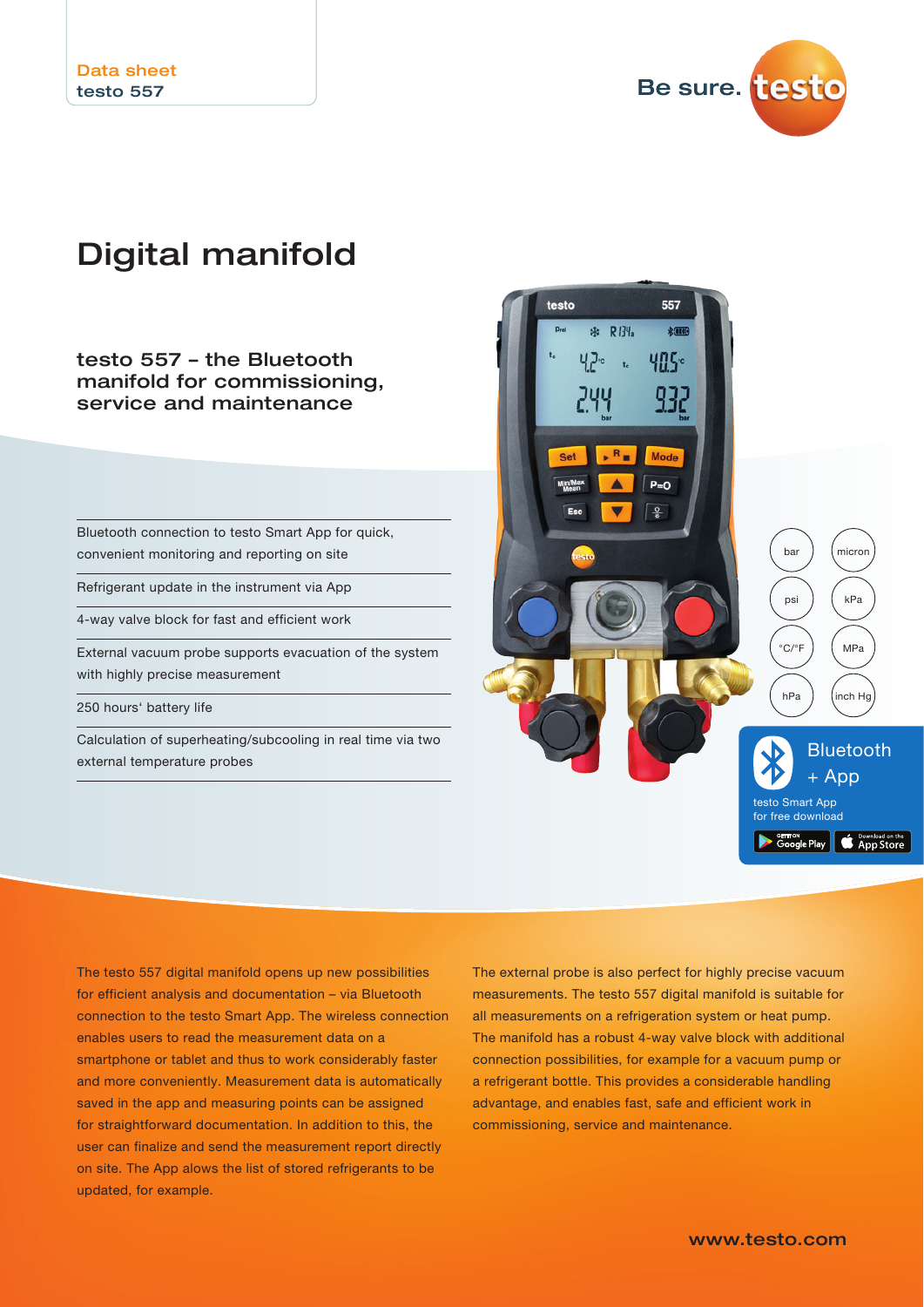## Technical data / Accessories



#### General technical data

| Operating temperature                    | $-20$ to $+50$ °C                                                                                                                                                                                                                                                                                                                                                                                                                                                                          |
|------------------------------------------|--------------------------------------------------------------------------------------------------------------------------------------------------------------------------------------------------------------------------------------------------------------------------------------------------------------------------------------------------------------------------------------------------------------------------------------------------------------------------------------------|
| Storage temperature                      | $-20$ to $+60$ °C                                                                                                                                                                                                                                                                                                                                                                                                                                                                          |
| <b>Battery life</b>                      | 250 h (without illumination,<br>without Bluetooth <sup>®</sup> , without vacuum probe)                                                                                                                                                                                                                                                                                                                                                                                                     |
| <b>Dimensions</b>                        | 220 x 125 x 70 mm                                                                                                                                                                                                                                                                                                                                                                                                                                                                          |
| Weight                                   | 1200 g                                                                                                                                                                                                                                                                                                                                                                                                                                                                                     |
| Protection class                         | IP42                                                                                                                                                                                                                                                                                                                                                                                                                                                                                       |
| <b>Refrigerants in the</b><br>instrument | R114; R12; R123; R1233zd; R1234yf;<br>R1234ze; R124; R125; R13; R134a; R22;<br>R23; R290; R32; R401A; R401B; R402A;<br>R402B; R404A; R407A; R407C; R407F;<br>R407H: R408A: R409A: R410A: R414B:<br>R416A: R420A: R421A: R421B: R422B:<br>R422C: R422D: R424A: R427A: R434A:<br>R437A: R438A: R442A: R444B: R448A:<br>R449A: R450A: R452A: R452B: R453a:<br>R454A: R454B: R454C: R455A: R458A:<br>R500; R502; R503; R507; R513A; R600a;<br>R718 (H <sub>2</sub> O); R744 (CO <sub>2</sub> ) |
| <b>Refrigerant updates</b><br>via App    | R11; FX80; I12A; R1150; R1270; R13B1;<br>R14; R142B; R152A; R161; R170; R227;<br>R236fa; R245fa; R401C; R406A; R407B;<br>R407D; R41; R411A; R412A; R413A; R417A;<br>R417B: R417C: R422A: R426A: R508A:<br>R508B; R600; RIS89; SP22                                                                                                                                                                                                                                                         |
| Compatability                            | requires iOS 12.0 or newer /<br>Android 6.0 or newer                                                                                                                                                                                                                                                                                                                                                                                                                                       |
|                                          | requires mobile end device with<br>Bluetooth 4.0                                                                                                                                                                                                                                                                                                                                                                                                                                           |

#### Sensor types

|                     | <b>Pressure</b>                             | <b>Temperature</b> | Vacuum                                                                                                                                                                         |
|---------------------|---------------------------------------------|--------------------|--------------------------------------------------------------------------------------------------------------------------------------------------------------------------------|
| Measuring range     | $-1$ to 60 bar                              | $-50$ to $+150$ °C | 0 to 20000 micron                                                                                                                                                              |
| Accuracy (at 22 °C) | $\pm 0.5$ % fs                              | $\pm 0.5$ °C       | $\pm$ (10 micron + 10 % of m.v.)<br>(100 to 1000 micron)                                                                                                                       |
| Resolution          | $0.01$ bar                                  | 0.1 °C             | 1 micron (0 to 1000 micron)<br>10 micron (1000 to 2000 micron)<br>100 micron (2000 to 5000 micron)<br>500 micron (5000 to 10000 micron)<br>5000 micron (10000 to 20000 micron) |
| Probe connections   | $3 \times 7/16$ " – UNF + 1 x $5/8$ " – UNF | 2 x plug-in (NTC)  | 1 x plug-in (external vacuum probe)                                                                                                                                            |
| Overload            | 65 bar                                      |                    |                                                                                                                                                                                |

| Accessories for measuring instrument                                                                                                                               | Part no.  |  |
|--------------------------------------------------------------------------------------------------------------------------------------------------------------------|-----------|--|
| Transport case for testo 550 and accessories (also suitable for testo 557)                                                                                         | 0516 0012 |  |
| Spare valve set; exchange of 2 valve mechanisms with 4 valve knob covers (red, blue, 2 x black),<br>compatible with testo 549, testo 550, testo 557 and testo 570. | 0554 5570 |  |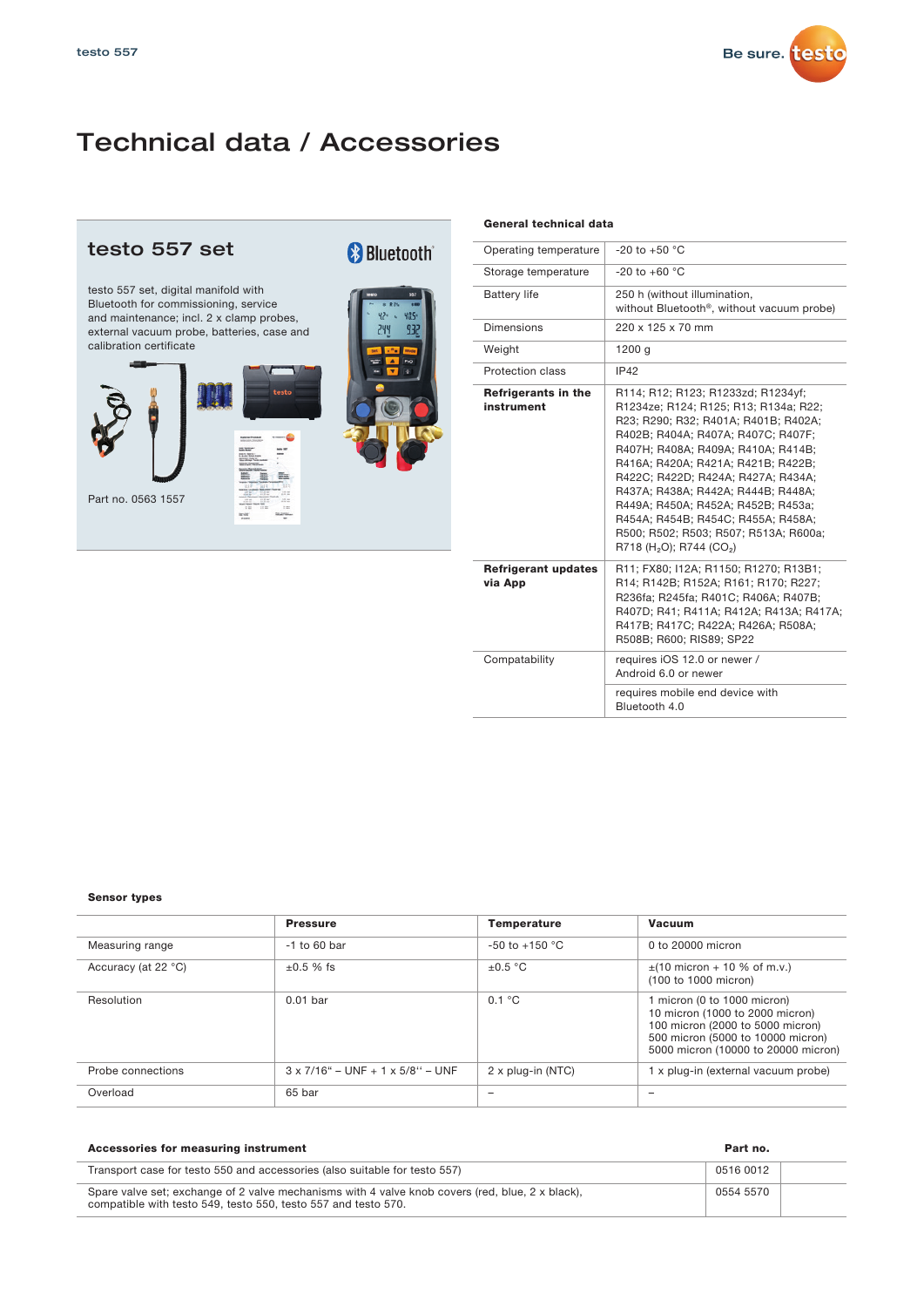

### Probes

| <b>Probe type</b>                                                                                              | <b>Dimensions</b><br>Probe shaft/probe shaft tip        | <b>Measuring</b><br>range                                                                                  | <b>Accuracy</b>                                                                              | Part no.  |
|----------------------------------------------------------------------------------------------------------------|---------------------------------------------------------|------------------------------------------------------------------------------------------------------------|----------------------------------------------------------------------------------------------|-----------|
| Air probes                                                                                                     |                                                         |                                                                                                            |                                                                                              |           |
| Efficient, robust NTC air probe                                                                                | 115 mm<br>50 mm<br>$\blacksquare$<br>$Ø5$ mm<br>Ø4mm    | -50 to +125 °C                                                                                             | ±0.2 °C (-25 to +80 °C)<br>±0.4 °C (remaining range)                                         | 0613 1712 |
|                                                                                                                |                                                         |                                                                                                            |                                                                                              |           |
| Clamp probe for measurement on<br>pipes for diameter 6 to 35 mm,<br>NTC, Fixed cable 1.5 m                     | $\frac{1}{10}$                                          | -40 to +125 °C                                                                                             | $±1 °C (-20 to +85 °C)$                                                                      | 0613 5505 |
| Clamp probe for temperature<br>measurements on pipes from 6 mm<br>to 35 mm diameter, NTC, Fixed<br>cable 5.0 m |                                                         | -40 to +125 °C                                                                                             | $±1$ °C (-20 to +85 °C)                                                                      | 0613 5506 |
| Pipe wrap probe with Velcro for<br>pipe diameter to max. 75 mm,<br>Tmax. +75 °C, NTC,<br>Fixed cable 1.5 m     | 30 mm<br>300 mm                                         | $-50$ to $+70$ °C                                                                                          | $\pm 0.2$ °C (-25 to +70 °C)<br>$\pm 0.4$ °C (-50 to -25.1 °C)                               | 0613 4611 |
| Pipe clamp probe (NTC) for pipe<br>diameters 5 to 65 mm, Fixed cable<br>2.8 <sub>m</sub>                       |                                                         | $-50+120$ °C                                                                                               | $\pm 0.2$ °C (-25  +80 °C)                                                                   | 0613 5605 |
| Waterproof NTC surface probe for<br>flat surfaces.<br>Fixed cable 1.2 m                                        | 115 mm<br>50 mm<br>$\blacksquare$<br>$Ø5$ mm<br>$06$ mm | -50 to +150 $^{\circ}$ C<br>Long-term<br>meas. range<br>$+125$ °C, short-<br>term $+150$ °C<br>(2 minutes) | ±0.5% of m.v. (+100 to +150<br>°C)<br>±0.2 °C (-25 to +74.9 °C)<br>±0.4 °C (remaining range) | 0613 1912 |



The suspension hook guarantees secure attachment of the digital manifold during measurement.

Clamp probe for pipes from Ø 6 mm to Ø 35 mm, NTC

### **Bluetooth**



Bluetooth connection to the testo Smart App for displaying the measurement data on mobile devices and finalizing the measurement report on site.



Highly precise vacuum measurements with the external probe